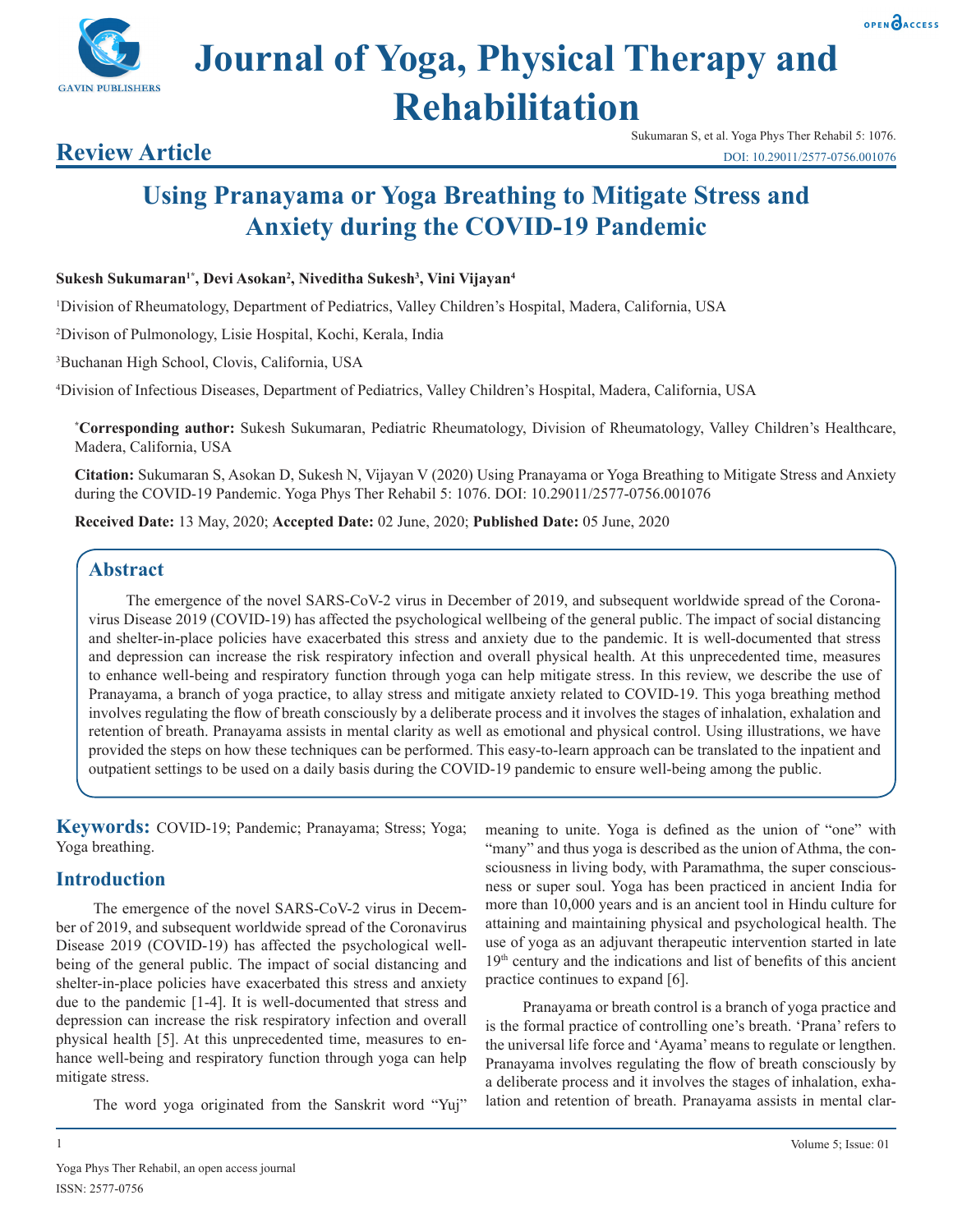ity as well as emotional and physical control. This practice has wide-reaching and scientifically-proven benefits in the short-term and long-term. It also helps with stress relief and increases one's awareness of the physical body rhythms [7-11]. Some common Pranayamas include Bhastrika, Kapalabhati, and Nadi Shodan Pranayama, and are described below.

In this review, we describe the use of Pranayama, a branch of yoga practice, to allay stress and mitigate anxiety related to COVID-19. This easy-to-learn approach can be translated to the inpatient and outpatient settings to be used on a daily basis during the COVID-19 pandemic to ensure well-being among the public.

#### **Benefits of Pranayama**

Correct breathing techniques are essential for a healthy and happy life. By paying attention to our breath, our self-awareness and a sense of calm will emerge. Several studies have shown the effect of Pranayama on calming the mind, reducing worries and anxieties, improving focus and attention and increasing energy, bringing enthusiasm and positivity [8-13]. Pranayama has been suggested to even slow down the aging process and boost the immune system [7,9]. On the physical, emotional and mental levels, there is mounting evidence regarding the many additional benefits of Pranayama [8,13,14]

#### **Pranayama and Immune Function**

There is a growing body of knowledge about immunomodulation through the use of appropriate practice of Pranayama. A study performed by Rathore [11] showed that the number of natural killer cell increased after 3 to 6 months of structured yoga practice. The long-term effect of such improvements are unknown but as these cells help eliminate damaged and cancerous cells, the potential for Pranayama as a cancer prevention method may be likely.

Interferon (IFN) Gamma is also secreted from NK cells which helps pro-inflammatory function by activating macrophages and endothelial cells. The patients who practiced structured Hatha Yoga had lower level of IFN-Gamma. Studies also supported reduction in IL6 and TNF –alpha levels in a short-term yoga based lifestyle program [11-13]. Structured yoga has also shown to decrease IL-6, TNF alpha, and IL-1 beta 3 production and hence reduce inflammation [11-13]. Yoga practice has shown to down regulate pro-inflammatory genes and potentially down regulating TNF-R11, IL-1 rA, and CRP [12,13]. Alternative signaling pathways that involve RAS/NF k B seem to be involved in reactivation of different viruses [13].

#### **Pranayama and Emotional Regulation**

The link between our breath and emotions is well-described. In 2002, Philippot, et al. [14] reported that mirroring angry, sad or happy breathing patterns can create the corresponding emotional states within us. Similarly, a study performed among engineering students also demonstrated enhanced well-being by use of regulated breathing methods. Harinath, et al. [15] studied the effects of Hatha yoga on psychological profile and noted that yogic practices can be used as psychophysiological stimuli to increase endogenous secretion of melatonin, which, in turn, might be responsible for improved sense of well-being. The key to finding emotional stability from a physiological standpoint lies in our Autonomic Nervous System (ANS). The ANS acts largely unconsciously and regulates our respiratory system, among other things.

Yoga techniques that act on the nerves that runs from the central nervous system to the abdomen, lead to greater vagal tone, to balance the Autonomic nervous system [16] The mind is also calmed by regulating the breath, particularly attending to exhalation and the natural stopping of the breath.

#### **Pranayama and Changes in Respiratory Function**

During Pranayama training, regular inspiration and expiration for prolonged period leads the lungs to inflate and deflate at maximal capacity. Subsequently causing strengthening and increased endurance of the respiratory muscles. Pranayama results in improvement in the expiratory power and decreases the resistance to the air flow in the lungs. Shankarappa, et al. [17] reported that among 50 adults who underwent Pranayama training, that there was a statistically significant increase in pulmonary function. Abel, et al. demonstrated an improvement in pulmonary function within a minimum of 10 weeks from regular yoga. Studies evaluating the effect of yoga and pranayama among patients with chronic lung disease have indicated that these methods resulted in decreased dyspnea, increased exercise capacity and improved oxygenation. The mechanisms behind the improvement are manifold and include the positive effect of low, relaxed breathing in a longer time for expiration and relieves gas trapping. Sectional and rapid abdominal breathing or Kapalabhati Pranayama, increases the resistance of the respiratory tract [18-20].

#### **Pranayama Techinques**

A proper understanding of the technique is essential to acquire the positive effects of Pranayama.

Pranayama itself is a complete practice and needs to be included in every asana for its completion [21,22]

#### **Padmasana**

To start the Pranayama, one should be seated comfortably using the Padmasana or lotus pose (Figure 1) or Ardha Padmasana (Figure 2). To start, sit of the floor and stretch your legs straight. Hold the right leg in both hands and fold the right leg and place it in the left thigh. Repeat the same on the left leg and place the feet on the right. Keep your back straight and chin parallel to the ground.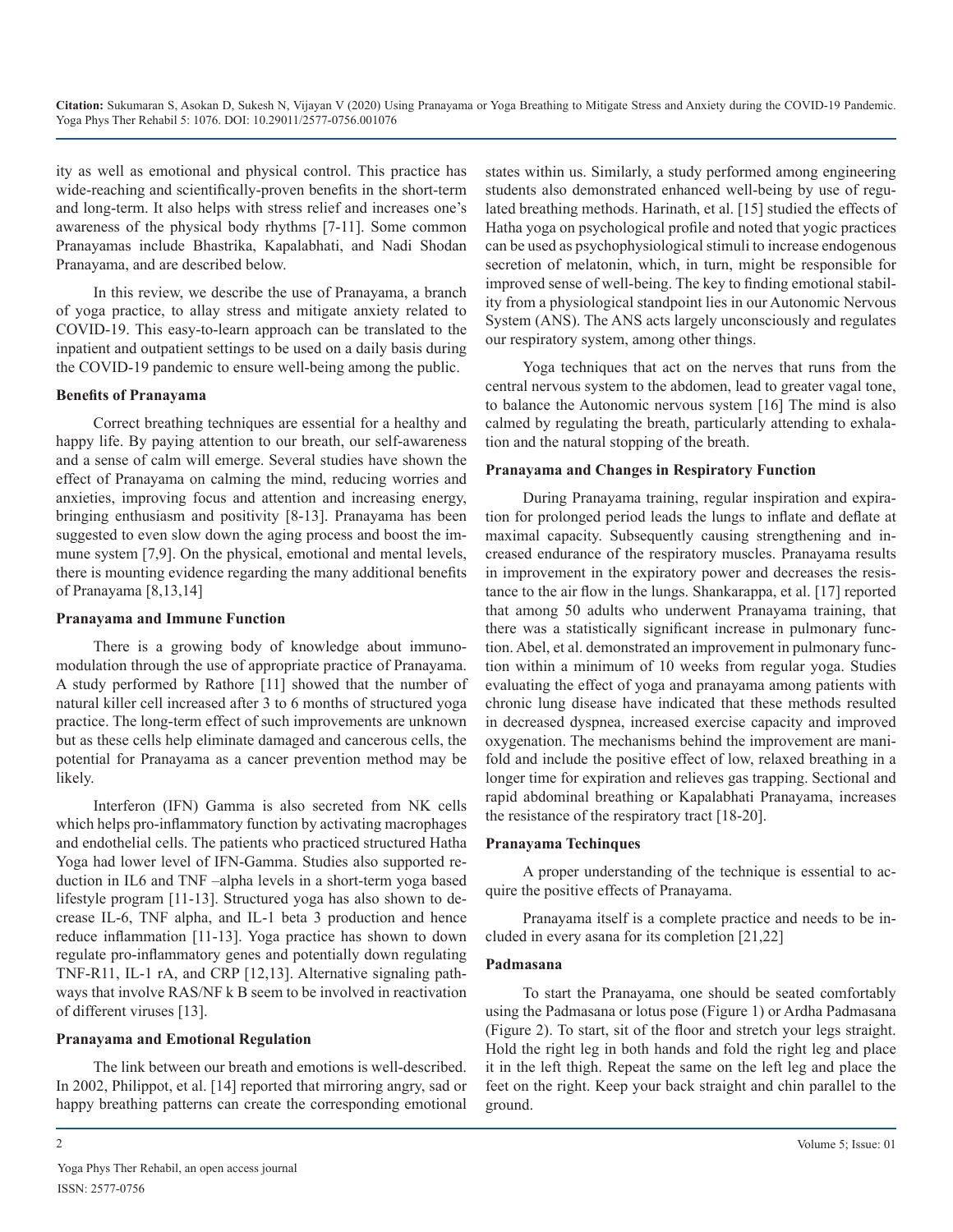**Citation:** Sukumaran S, Asokan D, Sukesh N, Vijayan V (2020) Using Pranayama or Yoga Breathing to Mitigate Stress and Anxiety during the COVID-19 Pandemic. Yoga Phys Ther Rehabil 5: 1076. DOI: 10.29011/2577-0756.001076



**Figure 1:** Padmasana.



**Figure 2:** Ardha Padmasana.

#### **Nadhi Sodhana or Anuloma Viloma**

Nadhi sodhana, is also known as alternative nostril breathing, is used to help calm the nervous system, can also purify the blood, calm the mind, reduce stress, and promote concentration.

Nadhi sodhana can be done seated in the Padmasana pose. To start, empty all the air from your lungs. Use your thumb to fold your index and middle finger to create the Vishnu Mudra (Figure 3). Using the thumb, block your right nostril and inhale through your left nostril only. Be sure to inhale into your belly, not your chest. Once you are full of breath, seal your left nostril with the ring finger of the same hand, keeping your right nostril closed, and hold the breath for a moment. Then release your thumb and exhale through your right nostril only. Be sure to exhale all the breath out of the right side and pause before inhaling again through the same side. Seal both nostrils once you've inhaled on the right side and exhaled through the left side. A complete cycle of breath includes an inhalation and exhalation through both nostrils. Perform up to ten cycles (Figure 4).



**Figure 3:** Vishnu Mudra.



**Figure 4a:** Anuloma Viloma.



**Figure 4b:** Anuloma Viloma.

#### **Kapalabhati Pranayama**

Kapalabhati means skull shining breath. The Kapalabhati technique is used to clear mucus in the air passages, relieve congestion, reduce bloating, and improve lung capacity. Start by sitting in a Padmasana pose, and exhale completely. Inhale briefly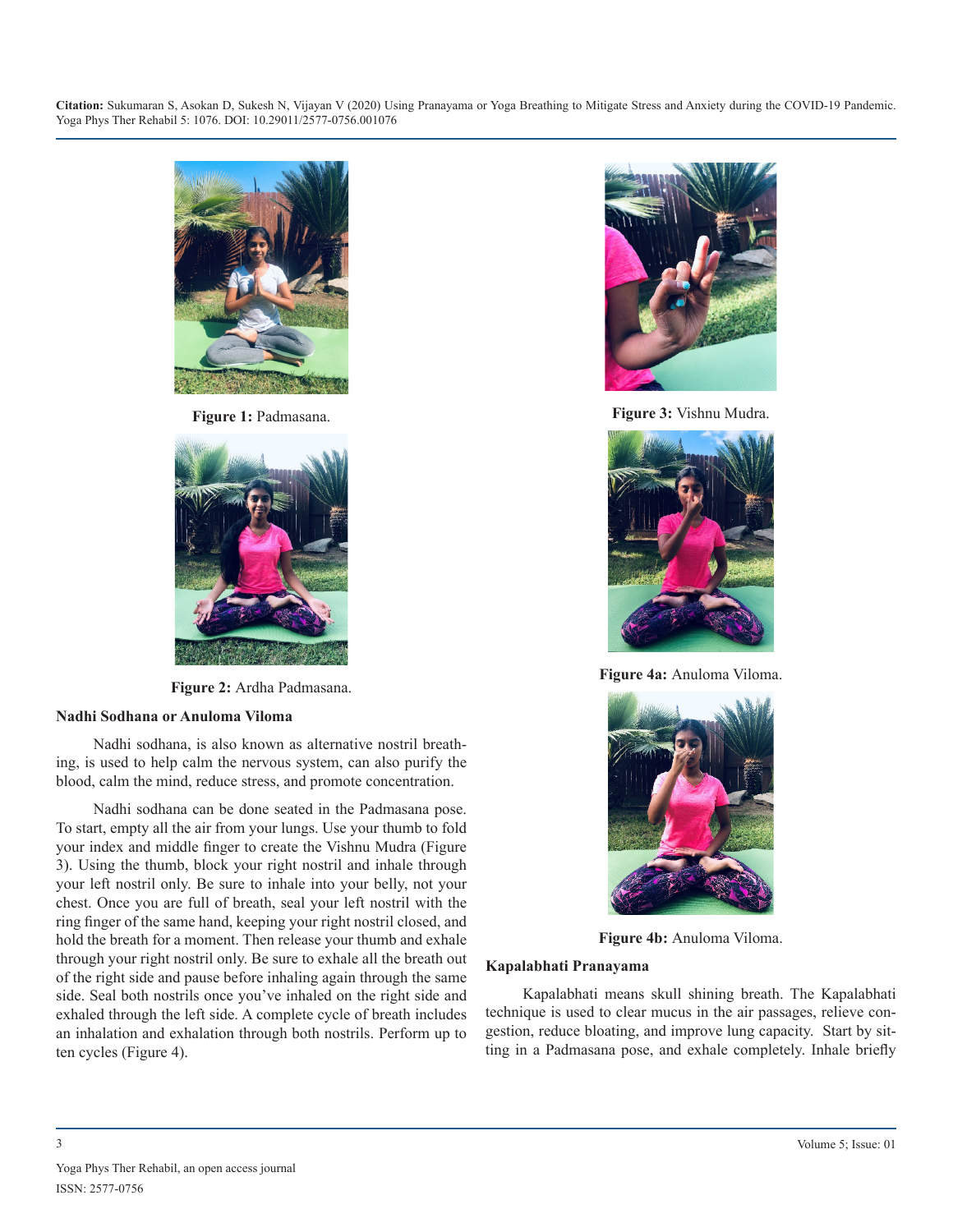**Citation:** Sukumaran S, Asokan D, Sukesh N, Vijayan V (2020) Using Pranayama or Yoga Breathing to Mitigate Stress and Anxiety during the COVID-19 Pandemic. Yoga Phys Ther Rehabil 5: 1076. DOI: 10.29011/2577-0756.001076

through both nostrils, then sharply exhale (again out of your nose) while pulling your navel in toward your spine. The exhalation is short and quick, but very active, while the inhalation is short and passive. Again, pull your navel in as you exhale and soften it on the inhalation. Do one round of 30 (counting your exhalations) and rest for a minute with some deep breaths in between and repeat. Start with 15 cycles and then increase as tolerated.

#### **Ujjayi Pranayama**

Ujjayi means victorious breath. Ujjayi encourages full expansion of the lungs, and, by focusing your attention on your breath, it can assist in calming the mind.

Take a steady breath in through both nostrils. Inhale until you reach your lung capacity; maintain a tall spine. Hold your breath for a second, then constrict some of the breath at the back of your throat, as if you were about to whisper a secret, and exhale slowly through both nostrils. This exhalation will sound like an ocean wave or gentle rush of air. You should feel the air on the roof of your mouth as you exhale. Repeat up to 20 times.

#### **Sitali Pranayama**

Sitali means cooling, which explains the effect it can have on your mind and body. This breath encourages clearing heat with coolness.

Roll your tongue until the outer edges touch, forming a tube. If you can't curl your tongue, make an oval shape with your mouth, keeping your tongue flat. Inhale through your mouth, taking in all the air that you can. It may make a hissing sound. After inhaling, bring the tip of your tongue to the roof of your mouth and seal your lips. Feel the coolness of the inhalation in your month then exhale through your nose. Repeat up to 10 times.

#### **Conclusions**

The practice of Pranayama as therapeutic tool during the COVID-19 pandemic may help ensure better physical and mental health among the public. Proper training of pranayama by a skilled teacher and a 30-minute practice every day will maximize the benefits of this ancient health ritual. Health care providers play a crucial role in encouraging patients to maintain performing yoga during this challenging time.

**Conflicts of Interests:** The authors have no conflicts of interest to disclose

#### **Funding:** None

#### **Financial Disclosures:** None

#### **References**

1. [Jakovljevic M, Bjedov S, Jaksic N, Jakovljevic I \(2020\) COVID-19 Pan](https://pubmed.ncbi.nlm.nih.gov/32303023/)demia and Public and Global Mental Health from the Perspective of Global Health Securit. Psychiatr Danub 32: 6□14.

- 2. [Gao J, Zheng P, Jia Y, Chen H, Mao Y, et al. \(2020\) Mental health prob](https://journals.plos.org/plosone/article?id=10.1371/journal.pone.0231924)lems and social media exposure during COVID-19 outbreak. PLoS [One 15: e0231924](https://journals.plos.org/plosone/article?id=10.1371/journal.pone.0231924).
- 3. [Rajkumar RP \(2020\) COVID-19 and mental health: A review of the](https://www.ncbi.nlm.nih.gov/pmc/articles/PMC7151415/)  existing literature. Asian J Psychiatr 52: 102066.
- 4. [Torales J, O'Higgins M, Castaldelli-Maia JM, Ventriglio A \(2020\) The](https://pubmed.ncbi.nlm.nih.gov/32233719/) outbreak of COVID-19 coronavirus and its impact on global mental [health. Int J Soc Psychiatry.](https://pubmed.ncbi.nlm.nih.gov/32233719/)
- 5. [Cohen S \(1995\) Psychological stress and susceptibility to upper respi](https://pubmed.ncbi.nlm.nih.gov/7551414/)ratory infections. Am J Respir Crit Care Med 152: S53□S58.
- 6. [Telles S, Singh N \(2013\) Science of the mind: ancient yoga texts and](https://pubmed.ncbi.nlm.nih.gov/23538080/)  modern studies. Psychiatr Clin North Am 36: 93□108.
- 7. [Kuntsevich V, Bushell WC, Theise ND \(2010\) Mechanisms of yogic](https://pubmed.ncbi.nlm.nih.gov/20960557/)  practices in health, aging, and disease. Mt Sinai J Med 77: 559<sup>[169]</sup>.
- 8. [Brown RP, Gerbarg PL \(2005\) Sudarshan Kriya](https://pubmed.ncbi.nlm.nih.gov/16131297/) Yogic Breathing in the Treatment of Stress, Anxiety, and Depression: Part II—Clinical Appli[cations and Guidelines. The Journal of Alternative and Complemen](https://pubmed.ncbi.nlm.nih.gov/16131297/)[tary Medicine: 711-717.](https://pubmed.ncbi.nlm.nih.gov/16131297/)
- 9. [Brown RP, Gerbarg PL \(2009\) Yoga breathing, meditation, and longev](https://pubmed.ncbi.nlm.nih.gov/19735239/)ity. Ann N Y Acad Sci 1172: 54□62.
- 10. [Kaley-Isley LC, Peterson J, Fischer C, Peterson E \(2010\) Yoga as a](https://www.ncbi.nlm.nih.gov/pmc/articles/PMC2945853/)  complementary therapy for children and adolescents: a guide for clinicians. Psychiatry (Edgmont) 7: 20<sup>[32]</sup>.
- 11. [Rathore M, Abraham J \(2018\) Implication of Asana, Pranayama and](http://www.ijoy.org.in/article.asp?issn=0973-6131;year=2018;volume=11;issue=3;spage=186;epage=193;aulast=Rathore#:~:text=We explored the possible mechanisms,hypothalamic%E2%80%93pituitary%E2%80%93adrenal axis.)  Meditation on Telomere Stability. Int J Yoga 11: 186<sup>193</sup>.
- 12. [Kochupillai V, Kumar P, Singh D, Aggarwal D, Bhardwaj N, et al. \(2005\)](https://pubmed.ncbi.nlm.nih.gov/16387692/)  Effect of rhythmic breathing (Sudarshan kriya and pranayam) on im[mune functions and tobacco addiction. Ann N Y Acad Sci 1056: 242-](https://pubmed.ncbi.nlm.nih.gov/16387692/) [252](https://pubmed.ncbi.nlm.nih.gov/16387692/).
- 13. [Mahendra J, Mahendra L, Ananthalakshmi R, Parthiban PS, Cherukuri](https://www.ncbi.nlm.nih.gov/pmc/articles/PMC5535487/)  S, et al. (2017) Effect of Pranayama on Ppar-γ, Nf-κB Expressions and [Red Complex Microorganisms in Patients with Chronic Periodontitis -](https://www.ncbi.nlm.nih.gov/pmc/articles/PMC5535487/) A Clinical Trial. J Clin Diagn Res 11: ZC82□ZC86.
- 14. Philippot P, Chapelle G, Blairy [S \(2002\) Respiratory feedback in the](https://www.tandfonline.com/doi/abs/10.1080/02699930143000392)  generation of emotion. Cognition and Emotion 16: 605-627.
- 15. [Harinath K, Malhotra AS, Pal K, et al. \(2004\) Effects of Hatha yoga](https://pubmed.ncbi.nlm.nih.gov/15165407/)  and Omkar meditation on cardiorespiratory performance, psycho[logic profile, and melatonin secretion.](https://pubmed.ncbi.nlm.nih.gov/15165407/) J Altern Complement Med 10: 261□268.
- 16. [Bharagava MG, Gogate, Mascarenhas JF \(1998\) Autonomic respons](https://pubmed.ncbi.nlm.nih.gov/3215678/)es to breath holding and its variations following pranayama. Indian J [Physiol Pharmacol 32: 257-263](https://pubmed.ncbi.nlm.nih.gov/3215678/).
- 17. [Shankarappa V, Prashanth P, Annamalai N, Varunmalhotra \(2012\) The](https://www.jcdr.net/articles/PDF/1861/6  3476.(A).pdf)  Short Term Effect of Pranayama on the Lung Parameters. Journal of [Clinical and Diagnostic Research 6: 27-30.](https://www.jcdr.net/articles/PDF/1861/6 - 3476.(A).pdf)
- 18. [Abel AN, Lloyd LK, Williams JS \(2013\) The effects of regular yoga](https://pubmed.ncbi.nlm.nih.gov/22978245/)  practice on pulmonary function in healthy individuals: a literature review. J Altern Complement Med 19: 185□190.
- 19. [Kupershmidt S, Barnable T \(2019\) Definition of a Yoga Breathing](https://pubmed.ncbi.nlm.nih.gov/31192831/)  (Pranayama) Protocol That Improves Lung Function. Holist Nurs Pract [33: 197‐203](https://pubmed.ncbi.nlm.nih.gov/31192831/).